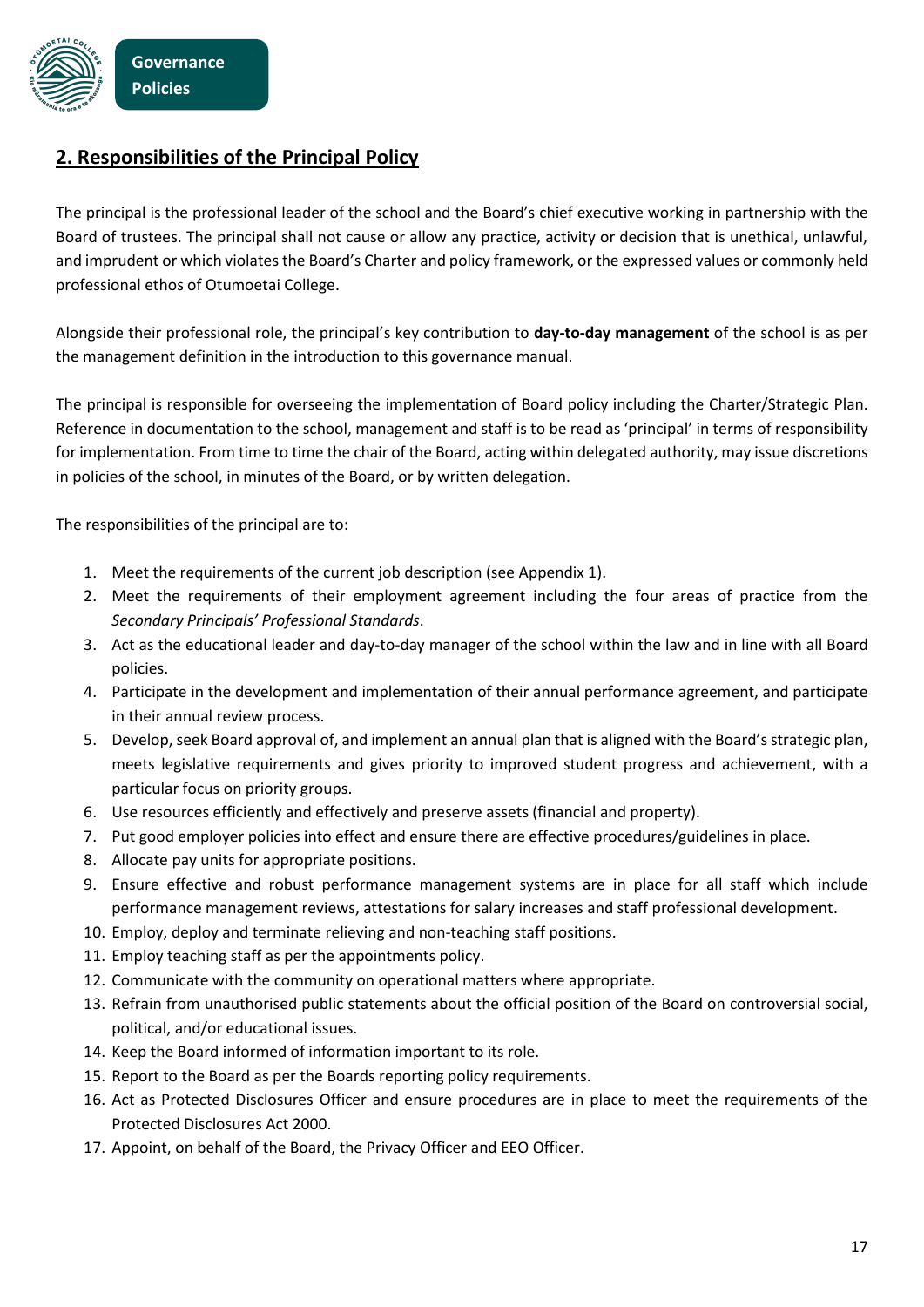

Only decisions made by the Board acting as a Board are binding on the principal unless specific delegations are in place. Decisions or instructions by individual Board members, committee chairs, or committees are not binding on the principal except in rare circumstances when the Board has specifically authorised it.

The relationship is one of trust and support with expectations documented in the relationship policy. All parties work to ensure "no-surprises".

The principal is not restricted from using the expert knowledge of individual Board members acting as community experts.

Review schedule: February 2023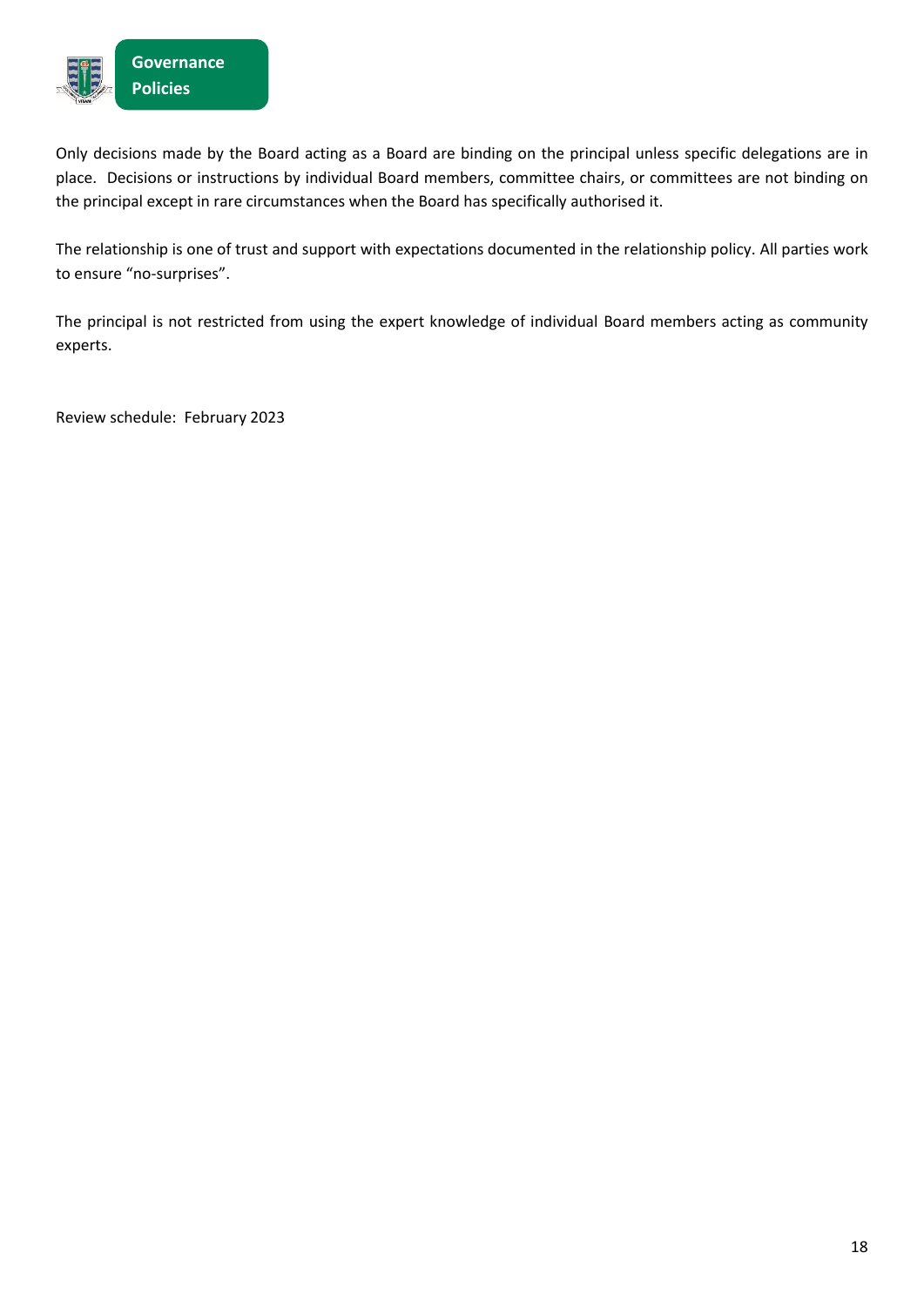## Appendix 1

# **Otumoetai College**

## **BOARD OF TRUSTEES**

## **General Job Description of the Principal**

### **Leadership of the School**

## **The role of the principal is to lead Otumoetai College by:**

- Articulating the school's vision and values.
- Providing a role model for staff and students.
- Translating the vision and values into clear expectations of excellence both in behaviour to each other and commitment to learning.
- Creating a safe and stimulating learning environment in which students and staff can reach their potential.
- Developing and promoting a culture that fosters achievement, ambition and lifelong learning.

#### **Educational Leadership**

- Ensuring effective delivery of the curriculum.
- Ensuring that diverse student needs are met through quality teaching and learning programmes.
- Encouraging curiosity and the desire to learn.
- Consulting with parents, caregivers and whanau to set direction for educational achievement.
- Reporting and monitoring student achievement.
- Building and sustaining a strong senior management team.
- Fostering a collaborative environment where staff can develop and excel.

### **School Management**

- Designing and delivering educational and operational plans guided by the direction of the Board, the school's strategic plan and governance policy.
- Ensuring the smooth running of the school through implementing best practice management and operational standards including:
	- o ICT used effectively as a management and learning tool.
	- o Educational facilities, plant and equipment and grounds managed & maintained to optimise learning.
	- o Controlling, monitoring & reporting on school's finances.
- Effective reporting and monitoring of educational, operational and financial performance to provide clear evidence of achievement against objectives.
- Implementing policy on staffing and staff management and performance including:
	- o Performance appraisals